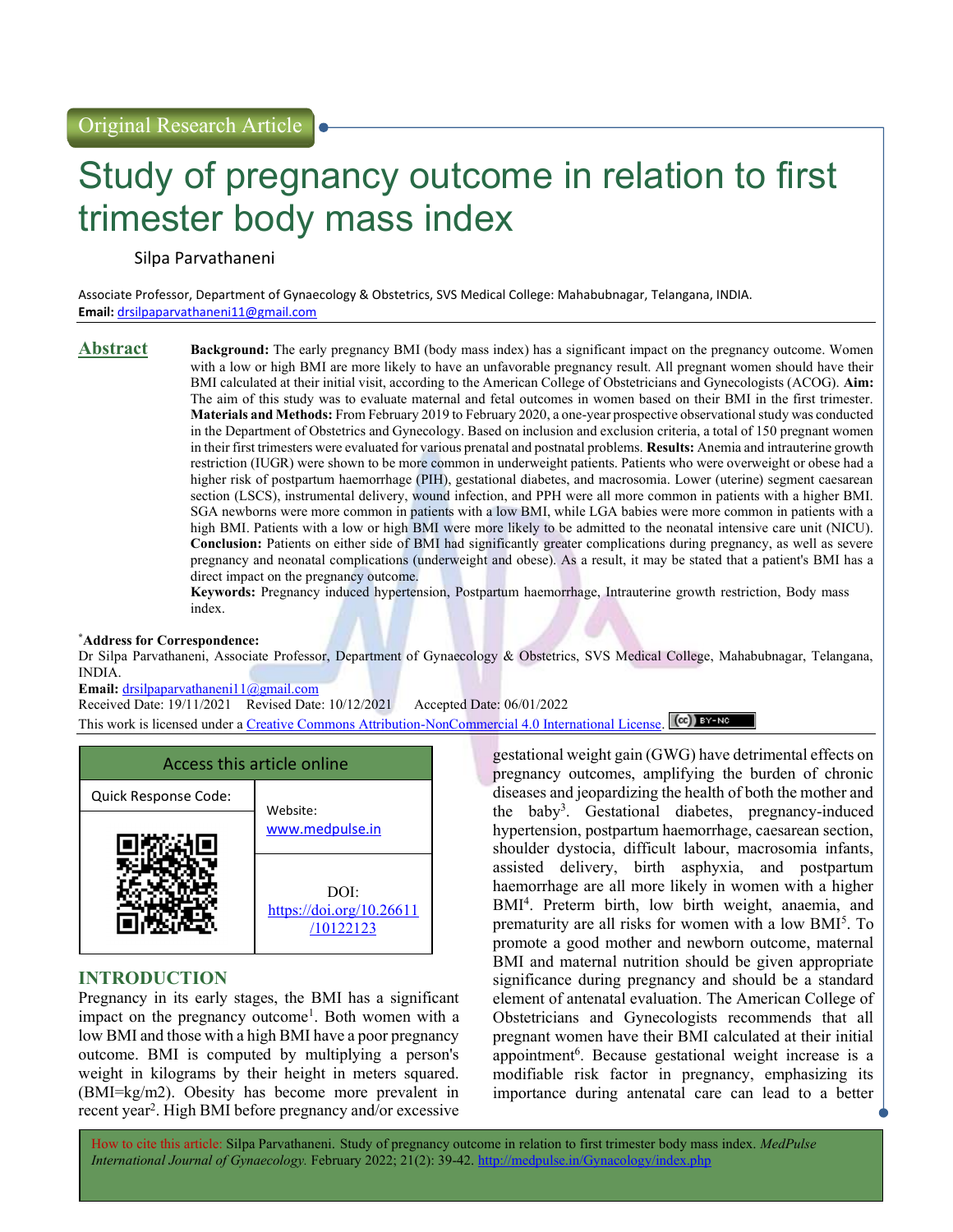mother and fetal outcome. The Institute of Medicine has issued guidelines regarding weight growth during pregnancy<sup>7</sup>. The aim of this study was to examine maternal and fetal outcome in patients with high and low BMI in order to ensure more careful monitoring of these patients to ensure a favorable maternal and fetal outcome.

## MATERIALS AND METHODS

This was a one-year prospective observational study that took place in the Department of Obstetrics and Gynecology from February 2019 to February 2020. Patients who booked in the first trimester of pregnancy with a singleton pregnancy were eligible for inclusion.

Women who had several pregnancies, as well as those who had diabetes, chronic hypertension, heart disease, or hypothyroidism, were excluded from the study. Patients who met these criteria were enrolled in the trial, and a thorough history and examination were conducted. According to WHO and National Institute of Health recommendations, patients were split into five groups (Table 1). During the entire prenatal period, patients were closely monitored. Weight gain was kept track of. Prenatal, postnatal, maternal, and fetal problems were all documented. Mann Whitney test, ANOVA, and chi square analysis were used to conduct statistical tests. Significant was defined as a P value of less than 0.05.

## **RESULTS**

The study comprised 150 patients who met the inclusion and exclusion criteria. In terms of demographics, the patients were comparable. Patients were separated into five groups based on their BMI.

|                                                     | Table 1: Distribution of patients based on BMI. |                           |               |  |  |
|-----------------------------------------------------|-------------------------------------------------|---------------------------|---------------|--|--|
|                                                     | <b>Group</b>                                    | <b>BMI</b>                |               |  |  |
|                                                     | Group I (Underweight)                           | ≤ 19.9 kg/m <sup>2</sup>  |               |  |  |
|                                                     | Group II (Normal)                               | 20-24.9 kg/m <sup>2</sup> |               |  |  |
|                                                     | Group III (Overweight)                          | 25-29.9 kg/m <sup>2</sup> |               |  |  |
|                                                     | Group IV (Obese)                                | 30-34.9 kg/m <sup>2</sup> |               |  |  |
|                                                     | Group V (Morbidity Obese)                       | $>35$ kg/m <sup>2</sup>   |               |  |  |
|                                                     |                                                 |                           |               |  |  |
| Table 2: Distribution based on BMI of patients      |                                                 |                           |               |  |  |
| <b>Group</b>                                        | <b>BMI</b>                                      | No. of patients           | % of patients |  |  |
| Group I (Underweight)                               | ≤ 19.9 kg/m <sup>2</sup>                        | 23                        | 15.3%         |  |  |
| Group II (Normal)                                   | 20-24.9 $\text{kg/m}^2$                         | 80                        | 53.3%         |  |  |
| 25-29.9 kg/m <sup>2</sup><br>Group III (Overweight) |                                                 | 30                        | 20%           |  |  |
| Group IV (Obese)                                    | 30-34.9 kg/m <sup>2</sup>                       | 17                        | 11.4%         |  |  |
| Group V (Morbidity Obese)                           | $>35$ kg/m <sup>2</sup>                         | 0                         | 0             |  |  |

Table 2 shows that majority of patients (53.3%) were normal with BMI of 20-24.9 kg/m<sup>2</sup>, followed by overweight (20%) who had BMI of 25-29.9 kg/m<sup>2</sup> followed by underweight (15.3%) who had BMI of  $\leq$  19.9 kg/m<sup>2</sup> and obese (11.4%) who had a BMI of 30-34.9 kg/m<sup>2</sup>.

| ----                                                                                      | $\cdot$ $\cdot$ $\sim$ $\sim$ $\cdot$ $\cdot$ | $11 - 221$ | $\sim$ $\sim$ $\sim$ $\sim$ $\sim$ $\sim$ | $\sim$ $\sim$ $\sim$ $\sim$ $\sim$ $\sim$ | .              |
|-------------------------------------------------------------------------------------------|-----------------------------------------------|------------|-------------------------------------------|-------------------------------------------|----------------|
| <b>BMI Group</b>                                                                          | $1(n=23)$                                     | $II(n=80)$ | III (n=30)                                | $IV (n=17)$                               | <b>P</b> value |
| Table 3: Distribution on basis of complications during antenatal period according to BMI. |                                               |            |                                           |                                           |                |

| PIH                         | 1(4.35%)   | 1(1.25%)  | 3(10%)     | 3(17.6%)   | < 0.01 |  |
|-----------------------------|------------|-----------|------------|------------|--------|--|
| <b>Gestational Diabetes</b> | 1(4.35%)   | 10(12.5%) | 11(36.6%)  | 8(47%)     | < 0.01 |  |
| Anemia                      | 5(21.7%)   | 8(10%)    | 4(13.3%)   | $1(5.9\%)$ | < 0.05 |  |
| IUGR                        | 10 (43.5%) | 10(12.5%) | 5(16.6%)   | 4(23.5%)   | < 0.05 |  |
| Macrosomia                  |            | 1(1.25%)  | $1(3.3\%)$ | 3(17.6%)   | < 0.01 |  |
|                             |            |           |            |            |        |  |

PIH: Pregnancy induced hypertension, IUGR: Intrauterine growth restriction.

Table 3 shows that the patients were compared based on the presence of prenatal problems. PIH, anaemia, gestational diabetes, IUGR, and macrosomia were all investigated as complications. Anemia and IUGR were shown to be more prevalent in underweight patients, whereas PIH, gestational diabetes, and macrosomia were found to be more prevalent in overweight or obese patients. These problems were less common in patients with a normal BMI. The occurrence of these problems was linked to BMI in a significant way.

| Table 4: Distribution based on delivery mode. |                             |            |              |             |         |
|-----------------------------------------------|-----------------------------|------------|--------------|-------------|---------|
| <b>Delivery Mode</b>                          | $1(n=23)$                   | $II(n=80)$ | $III (n=30)$ | IV $(n=17)$ | P value |
| <b>LSCS</b>                                   | $9(39.1\%)$                 | 25(31.3%)  | 14(46.6%)    | 7(41.2%)    | < 0.05  |
| Instrumental                                  | 1(4.35%)                    | 5(6.3%)    | 2(6.6%)      | 2(11.8%)    | < 0.01  |
| Normal Vaginal                                | 13(56.5%)                   | 50(62.5%)  | 14(46.6%)    | 8(47%)      | < 0.05  |
|                                               | $\sim$ $\sim$ $\sim$ $\sim$ |            |              |             |         |

## LSCS: Lower segment caesarean section.

Table 4 shows that patients with a greater BMI had a higher rate of LSCS and instrumental delivery. It was determined that the difference was statistically significant.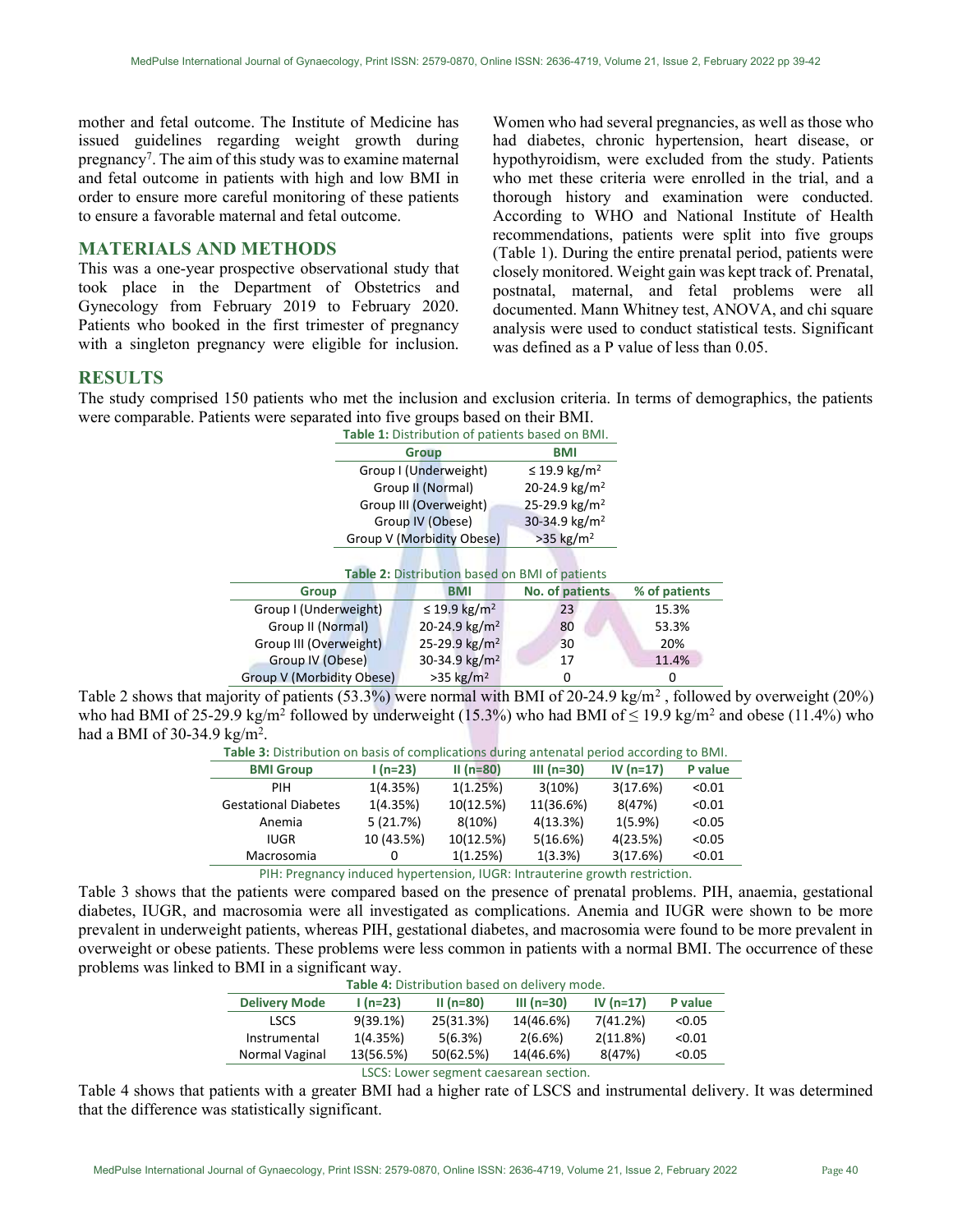| <b>Complications</b> | $1(n=23)$ | $II(n=80)$ | $III (n=30)$ | IV $(n=17)$ | P value |
|----------------------|-----------|------------|--------------|-------------|---------|
| <b>PPH</b>           | 2(8.7%)   | 3(3.75%)   | 4(13.3%)     | 3(17.6%)    | < 0.05  |
| Wound sepsis         | 3(13.04%) | 2(2.5%)    | 2(6.6%)      | 3(17.6%)    | < 0.05  |

Table 5 shows that wound sepsis and PPH were also more common in these patients. It was determined that the difference was statistically significant.

| Table 6: Distribution based on neonatal outcome. |            |            |              |             |         |
|--------------------------------------------------|------------|------------|--------------|-------------|---------|
| <b>Neonatal outcome</b>                          | $1(n=23)$  | $II(n=80)$ | $III (n=30)$ | IV $(n=17)$ | P value |
| SGA                                              | 10 (43.5%) | 9(11.25%)  | 5(16.6%)     | 7(41.2%)    | < 0.05  |
| LGA                                              |            | 1(1.25%)   | 3(10%)       | 4(23.5%)    | < 0.01  |
| NICU admission                                   | 2(8.7%)    | 1(1.25%)   | 4(13.3%)     | 2(11.8%)    | < 0.05  |
| Perinatal death                                  |            |            |              |             | 0       |

SGA: Small for gestational age, LGA: Large for gestational age, NICU: Neonatal intensive care unit

Table 6 shows that patients with a low BMI had more SGA babies, while those with a high BMI had more LGA babies. NICU admissions were necessary for more newborns in individuals with low or high BMI. There was a statistically significant difference. There were no perinatal deaths in any of the groups.

## DISCUSSION

From February 2019 to February 2020, a one-year prospective observational study was conducted in the Department of Obstetrics and Gynecology. Based on inclusion and exclusion criteria, a total of 150 pregnant women in their first trimesters were evaluated for various prenatal and postnatal problems. Patients with similar demographic profiles were compared. In our study, anaemia and IUGR were more common in patients who were underweight [lower BMI (group 1)] during the antenatal period, whereas PIH, gestational diabetes, and macrosomia were more common in patients with overweight and obese mothers (group III and IV). This finding was in line with studies conducted by Prachi Srivastava<sup>8</sup> and Sahu MT et  $al.$ <sup>4</sup> who found that Obese women had a higher risk of gestational diabetes, preeclampsia, caesarean delivery, and macrosomia, while obese women had a higher risk of gestational diabetes, preeclampsia, caesarean delivery, and macrosomia. According to Verma A et al.,<sup>9</sup> underweight women had a higher risk of anaemia and growth retardation, whereas overweight and obese women had a higher risk of PIH and gestational diabetes. According to Bhattacharya S et al.,<sup>10</sup> morbidly obese women had the highest risk of preeclampsia, while underweight women had the lowest. According to Fujiwara K et  $al$ ,<sup>11</sup> the higher the prepregnancy BMI, the greater the risk of pregnancy-induced hypertension and gestational diabetes mellitus. Takai IU et  $al$ <sup>12</sup> observed that hypertensive problems in pregnancy (42.0 percent) and gestational diabetes mellitus were the most common maternal outcomes related with obesity and overweight (41.3 percent). In O'Brien et al.<sup>13</sup> study, a meta-analysis of PIH and maternal BMI was conducted, the risk of pre-eclampsia increased with every 5-7 kg/m2 rise in BMI. Higher BMI was linked to a higher rate of caesarean section and assisted vaginal delivery. These

patients experienced a higher rate of perioperative morbidity, such as anesthesia difficulties, infections, and prolonged hospitalization, due to the increased rate of caesarean section. We discovered that patients who were underweight or obese had a greater rate of wound sepsis, and patients with a higher BMI had a higher rate of PPH. LSCS and wound sepsis were found to be more common in overweight and obese women in research conducted by Verma A et al.<sup>9</sup>. Overweight and obese women had a considerably greater rate of caesarean delivery and macrosomia, according to Sahu MT et al.<sup>4</sup>. Bhattacharya S et al.<sup>10</sup> also found that obese women had a greater rate of caesarean section and PPH, while underweight and normal women had lower rates and were comparable. Women with a higher BMI had a greater incidence of caesarean section and PPH, according to Fujikara K et al.<sup>11</sup> Takai IU et al.<sup>12</sup> also found a higher rate of caesarean section in overweight and obese women, but a higher rate of PPH in normal weight women than in overweight or underweight women, which they attributed to likely less labour monitoring in normal weight women compared to underweight, overweight, or obese women. Bainco et al.,<sup>14</sup> however reported no change in incidence of PPH in relation to BMI. Low birth weight was more common with underweight patients, and the frequency of large for date infants was more common in overweight and obese women. Verma A et al.,<sup>5</sup> Sahu MT et al.,<sup>4</sup> Bhattacharya S et al.<sup>10</sup> Fujikara K et al.,<sup>11</sup> and O'Brien TE et al.<sup>13</sup> all came to the same conclusion. Obese women have an 18-26 percent chance of delivering large for date infants, according to studies by Sebire NJ *et al.*<sup>15</sup> and Weiss JL *et al.*<sup>16</sup>, compared to women with a normal BMI. NICU admissions were more common in the underweight group due to IUGR, and in the overweight and obese group due to macrosomia and maternal diabetes. In a study by Orskou J et al.,<sup>18</sup> the percentage of macrosomic newborns increased from